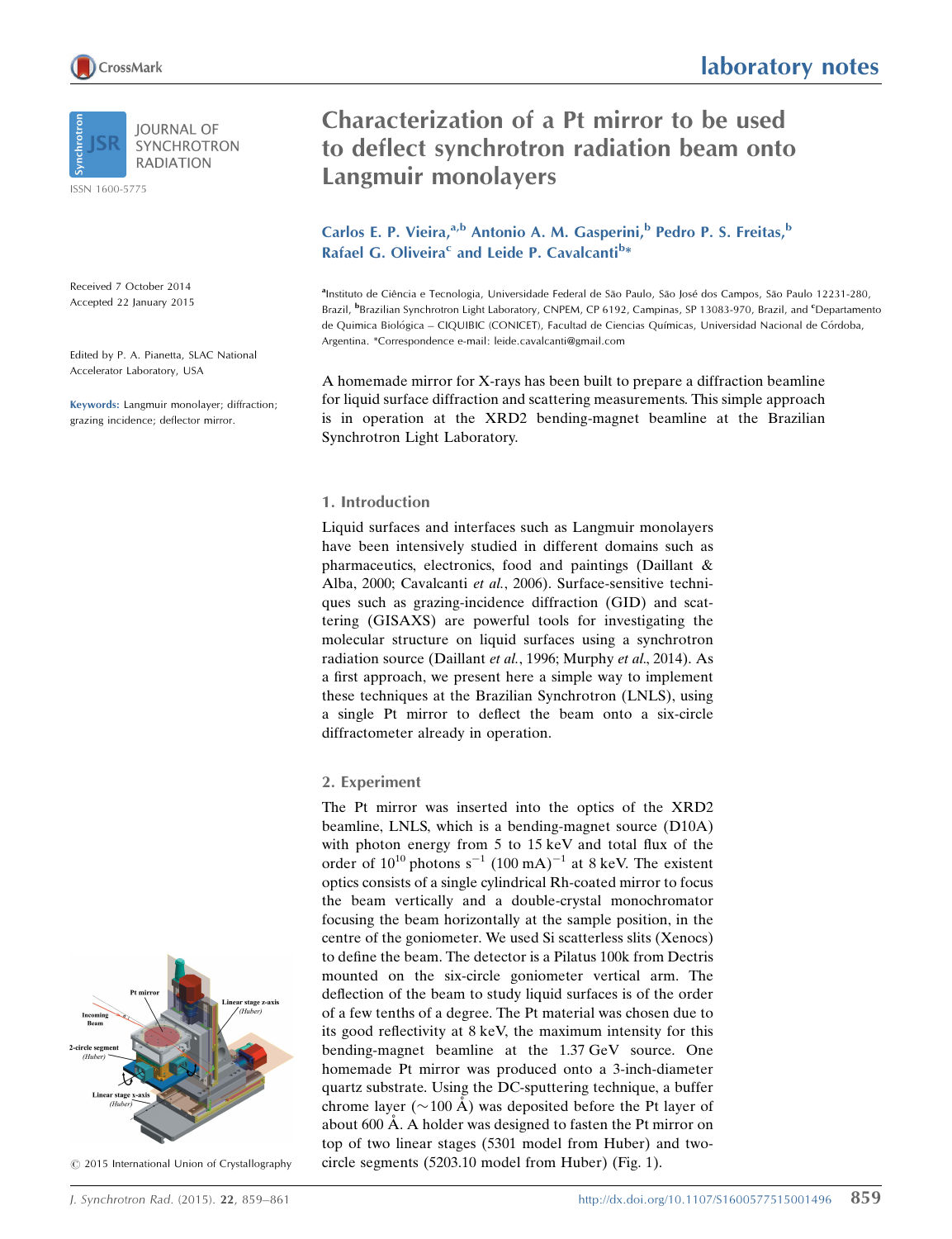### laboratory notes





Mirror holder: three-dimensional representation. The incoming beam hits the Rh mirror (first element of the optics) with an angle of 3.6 mrad, keeps this direction after passing through a double-crystal monochromator, and reaches the Pt mirror where it is deflected downward to the liquid surface.

Roughness measurements were performed using a portable atomic force microscope (Nanosurf Easyscan2). The rootmean-square (RMS) roughness value measured by atomic force microscopy (AFM) was around 16 (1)  $\AA$  for Pt/quartz, which was satisfactory for this first approach compared with the RMS surface roughness of  $\leq$  3 Å for the commercial Rh mirror manufactured by Carl Zeiss placed before the monochromator of the same beamline. Placing the Pt mirror on the sample position, at the center of the goniometer, we measured its X-ray reflectivity. The data were analyzed using GenX (Björck  $&$  Andersson, 2007) software for thin films. We made a simulation based on elements of the mirror: platinum coating, chromium buffer and quartz substrate. Then the experimental data were fitted to obtain the parameters of thickness and roughness as shown in Fig. 2. The roughness of 14 (1)  $\dot{A}$  matches with the result of AFM described above.

Myelin lipid film deposited on a solid substrate was placed in the horizontal simulating the geometry condition of an experiment with a Langmuir monolayer. The myelin lipid in chloroform/ethanol solution was spread onto a Si substrate. Fig.  $2(b)$  shows a diffraction pattern of the periodicity along the lipid bilayer. This is a work in progress to complement some measurements performed with neutron diffraction at Institute Laue Langevin, France, under humid/wet conditions. Lipid bilayer stackings and Langmuir monolayer measurements can help us to elaborate structural phase diagrams of biomembranes and biomimetic materials.

#### 3. Conclusion

The Pt mirror deflector is in operation for an incidence angle of around  $0.2^{\circ}$  with the horizontal at 8 keV at beamline XRD2. The intensity of the reflectivity was about 75% of the incoming beam for such conditions. The maximum incidence angle



Figure 2

(a) X-ray reflectivity from the Pt mirror and three-dimensional topography by AFM. (b) Vertical scattering in the incidence plane from myelin lipid supported film placed in the horizontal using a Pilatus 300k detector.

would be approximately  $0.6^{\circ}$  on the monolayer at 8 keV and using the Pt mirror, whose critical angle for total external reflection is 0.58°.

#### Acknowledgements

The authors thank Douglas Araujo and Henrique Canova for technical help at the beamline, Renan Geraldes for the technical drawings of the mirror holder, and Carlos Costa for